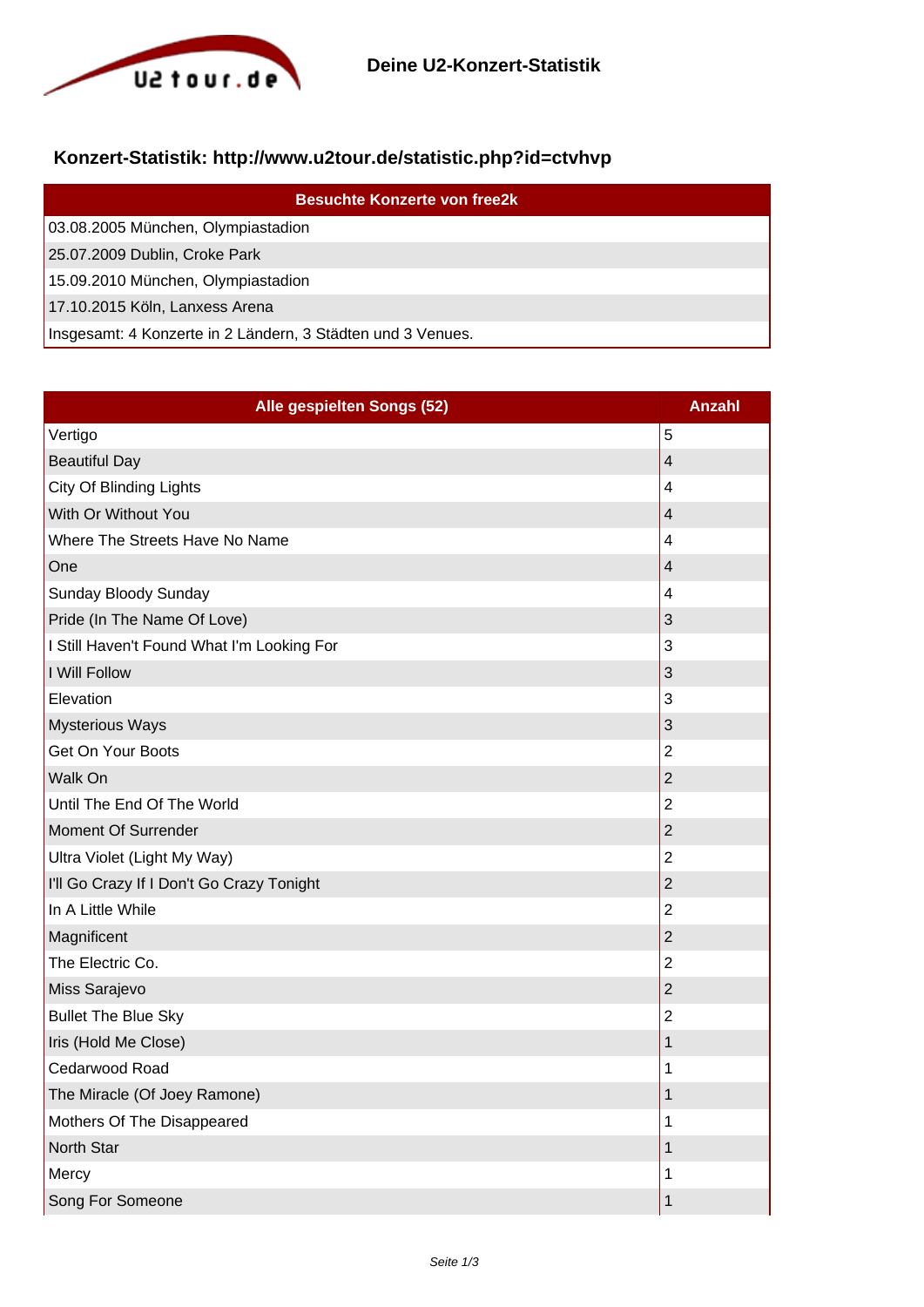

| Raised By Wolves                        |  |
|-----------------------------------------|--|
| Even Better Than The Real Thing         |  |
| <b>Sweetest Thing</b>                   |  |
| October                                 |  |
| Invisible                               |  |
| Zooropa                                 |  |
| Every Breaking Wave                     |  |
| New Year's Day                          |  |
| Zoo Station                             |  |
| Angel Of Harlem                         |  |
| The Fly                                 |  |
| No Line On The Horizon                  |  |
| Party Girl                              |  |
| <b>Breathe</b>                          |  |
| <b>Unknown Caller</b>                   |  |
| The Unforgettable Fire                  |  |
| Miracle Drug                            |  |
| All Because Of You                      |  |
| Sometimes You Can't Make It On Your Own |  |
| <b>MLK</b>                              |  |
| Love And Peace Or Else                  |  |
| Return Of The Stingray Guitar           |  |

| <b>Opening Songs (4)</b>             | Anzahl |
|--------------------------------------|--------|
| The Miracle (Of Joey Ramone)         |        |
| <b>Return Of The Stingray Guitar</b> |        |
| <b>Breathe</b>                       |        |
| Vertigo                              |        |

| <b>Closing Songs (3)</b> | Anzahl |
|--------------------------|--------|
| Moment Of Surrender      |        |
| One                      |        |
| Vertigo                  |        |

| <b>Alben (16)</b>               | Anzahl |
|---------------------------------|--------|
| The Joshua Tree                 | 14.74% |
| Achtung Baby                    | 14.58% |
| How To Dismantle An Atomic Bomb | 13.4%  |